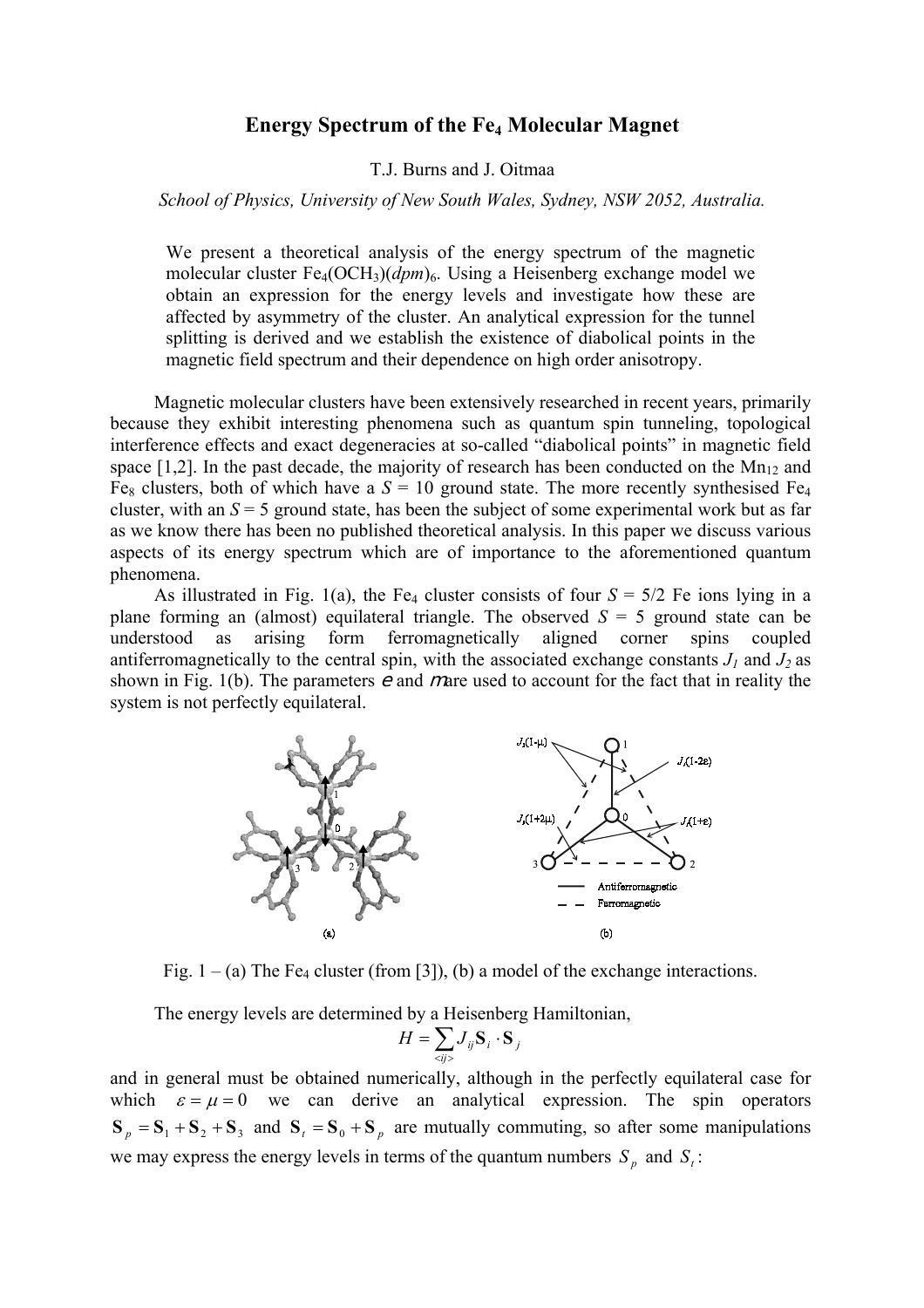$$
E(S_p, S_t) = -\frac{1}{2}(J_1 + J_2)S_p(S_p + 1) + \frac{1}{2}J_1S_t(S_t + 1) - \frac{35}{8}(J_1 - 3J_2)
$$

Using experimentally obtained values for the exchange constants [4], we find that the first excited state is a doubly degenerate  $S_t = 4$  state lying 86.3K above the ground state, followed by a triply degenerate  $S_t = 3$  state, in agreement with independent experimental results [3]. To establish qualitatively the effect of the structure not being perfectly equilateral we have numerically diagonalized the Hamiltonian matrix for the case of small nonzero  $\varepsilon, \mu$ and found that this splits the otherwise degenerate states, as expected since the threefold symmetry of the cluster has been removed.

On a finer scale each state is split by fine structure terms in the Hamiltonian and external magnetic fields. At low temperature we can assume that the cluster remains in its ground state and thus treat it as an  $S = 5$  object, with the second order spin Hamiltonian:

$$
H = D(\mathbf{S}_z^2 - S(S+1)/3) + E(\mathbf{S}_x^2 - \mathbf{S}_y^2) - g\mu_B \mathbf{B} \cdot \mathbf{S}
$$

where *D* and *E* are the standard axial and transverse anisotropy coefficients respectively. Rearranging and discarding a constant term yields a more convenient form [2]:

$$
H = -k_1 \mathbf{S}_z^2 - k_1 \delta \mathbf{S}_y^2 - g\mu_B \mathbf{B} \cdot \mathbf{S}
$$
  
=  $-k_1 \mathbf{S}_z^2 - (k_1 \delta/4)(\mathbf{S}_+ \mathbf{S}_- + \mathbf{S}_- \mathbf{S}_+ - \mathbf{S}_+ \mathbf{S}_+ - \mathbf{S}_- \mathbf{S}_-) - g\mu_B \mathbf{B} \cdot \mathbf{S}$ 

where  $k_1 = -D + E$  and  $\delta = 2E/(E - D)$ . Using the coefficients *D* and *E* evaluated in [5], we determine  $k_1 = 0.32$ K and  $\delta = 0.18$ . In zero field an anisotropy barrier of approximately  $S_z = \pm 5, \pm 3, \pm 1$  and those with  $S_z = \pm 4, \pm 2, 0$ . There is a transition matrix element coupling  $25k_1 \sim 8K$  prevents reversal of the magnetization. Due to the transverse anisotropy of the Fe<sub>4</sub>  $S_z = \pm 5$ , we look at the sector spanning the states  $S_z = \pm 5, \pm 3, \pm 1$ . We define a symmetric system the coefficient  $\delta$  is nonzero, so the second term causes mixing between states with states on either side of the anisotropy barrier so that tunneling between them is allowed.  $S_z$  is not a good quantum number and the pairs of states approximately described by  $\pm S_z$  are split in energy. This splitting between states on either side of the anisotropy barrier is important to the quantum spin tunneling process, and due to the symmetry of the Hamiltonian we can obtain an analytical expression for this splitting in the zero field case. As we are primarily interested in the splitting between the lowest pair of levels, approximately described by subspace

$$
|\alpha\rangle = 1/\sqrt{2} (|5\rangle + |-5\rangle)
$$
  

$$
|\beta\rangle = 1/\sqrt{2} (|3\rangle + |-3\rangle)
$$
  

$$
|\gamma\rangle = 1/\sqrt{2} (|1\rangle + |-1\rangle)
$$

and find the  $3 \times 3$  Hamiltonian matrix in this basis. Solving the cubic secular equation perturbatively we obtain the lowest eigenvalue in this sector in terms of  $\delta$ . We repeat the process in the antisymmetric subspace, and find that the expressions are identical up to terms of order  $\delta^4$ , so that the splitting is given by  $\Delta = k_1 \left( \frac{1575}{32768} \delta^5 + \ldots \right) \approx 3.48 \mu \mathrm{K}$ .

The most interesting aspect of the ground state multiplet structure is the behaviour of the levels in the presence of an external magnetic field. Experimental observations on  $Fe<sub>8</sub>$ have shown that the splitting between pairs of energy levels oscillates in the presence of a magnetic field [6]. It has recently been theoretically determined that these oscillations should go to exactly zero at special points known as "diabolical points", where the degeneracy cannot be explained by any obvious symmetry in the Hamiltonian [2]. It is of interest to evaluate if such points exist in the Fe<sub>4</sub> spectrum and whether or not the semiclassical and